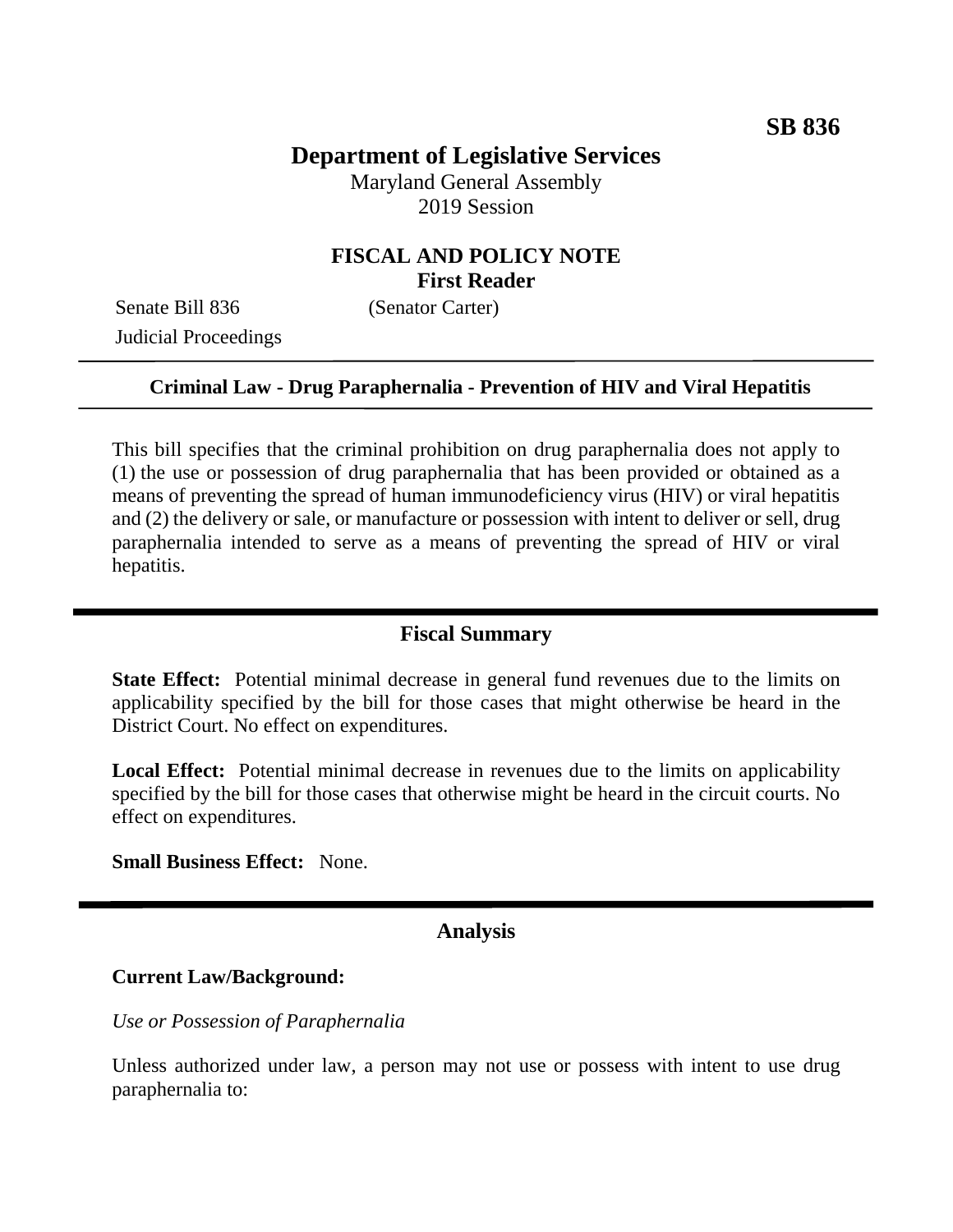- plant, propagate, cultivate, grow, harvest, manufacture, compound, convert, produce, process, prepare, test, analyze, pack, repack, store, contain, or conceal a controlled dangerous substance (CDS); or
- inject, ingest, inhale, or otherwise introduce a CDS into the human body.

Chapter 4 of 2017 repealed the criminal prohibition on use or possession of marijuana-related drug paraphernalia.

# *Delivery or Sale of Paraphernalia*

Unless authorized under law, a person may not deliver or sell, or manufacture or possess with the intent to deliver or sell, drug paraphernalia, knowing or under circumstances where a person reasonably should know that the drug paraphernalia will be used to:

- plant, propagate, cultivate, grow, harvest, manufacture, compound, convert, produce, process, prepare, test, analyze, pack, repack, store, contain, or conceal a CDS; or
- inject, ingest, inhale, or otherwise introduce a CDS into the human body.

**Exhibit 1** contains information on penalties for offenses involving both the use or possession and the delivery or sale of drug paraphernalia.

### *Exchange of Sterile Syringes*

In February 2015, Governor Hogan established, by executive order, the Heroin and Opioid Emergency Task Force. The task force issued its final report in December 2015, which included a recommendation for legislation authorizing any county in Maryland to establish an opioid-associated disease prevention and outreach program to provide outreach, education, and linkage to treatment services, including the exchange of sterile syringes to people who inject drugs.

Chapter 348 of 2016 authorized a local health department or a community-based organization, with the approval of the Maryland Department of Health (MDH) and the appropriate local health officer, to establish an opioid-associated disease prevention and outreach program. A program must:

- provide security of program locations and equipment;
- allow participants to obtain and return hypodermic needles and syringes at any program location, if more than one location is available;
- have appropriate staff expertise in working with individuals who inject drugs;
- include adequate staff training;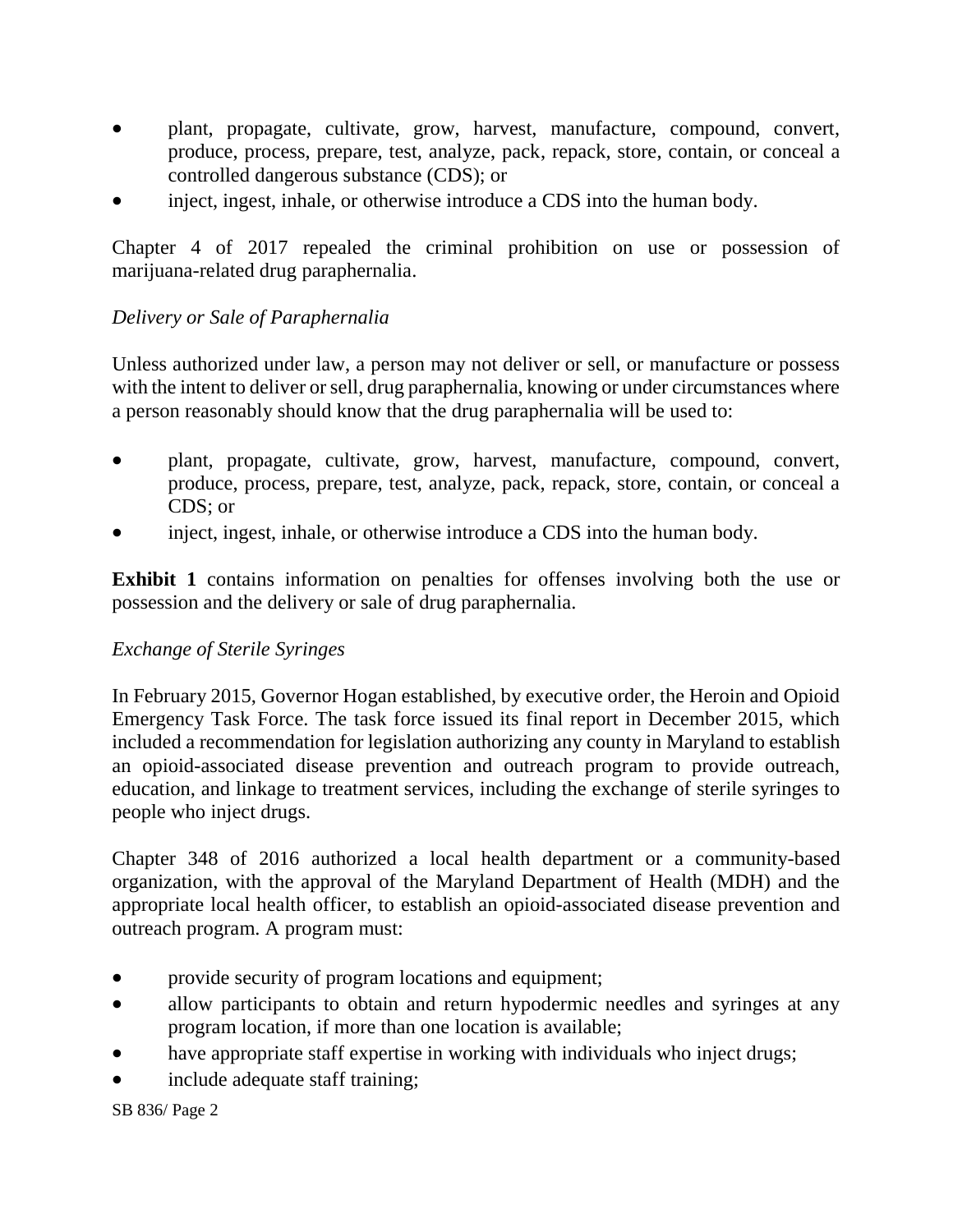- disseminate other means for curtailing the spread of HIV and viral hepatitis;
- link individuals to additional services, including substance-related disorder counseling, treatment, and recovery services; testing for specified diseases; reproductive health education and services; wound care; and overdose response program services;
- educate participants on the dangers of contracting HIV and viral hepatitis;
- provide overdose prevention education and access to naloxone or a referral to obtain naloxone;
- establish procedures for identifying program participants in accordance with specified confidentiality provisions;
- establish methods for identifying and authorizing staff members and volunteers who have access to hypodermic needles, syringes, and program records;
- develop a plan for data collection and program evaluation; and
- collect and report specified information to MDH at least annually.

| <b>Exhibit 1</b><br>Penalties for Use or Possession and Delivery or Sale of Drug Paraphernalia                                                                                                        |                                                                                    |
|-------------------------------------------------------------------------------------------------------------------------------------------------------------------------------------------------------|------------------------------------------------------------------------------------|
| <b>Violation</b><br>First-time violation (use, possession,<br>delivery, or sale)                                                                                                                      | <b>Penalty</b><br>Misdemeanor<br>\$500 maximum fine                                |
| Subsequent violation (use, possession,<br>delivery, or sale)                                                                                                                                          | Misdemeanor<br>Up to two years imprisonment and/or a<br>maximum fine of \$2,000    |
| First-time violation (use, possession,<br>delivery, or sale) – violator has a prior<br>conviction for delivery of drug<br>paraphernalia by an adult to a minor who<br>is at least three years younger | Misdemeanor<br>Up to two years imprisonment and/or a<br>maximum fine of \$2,000    |
| Delivery of drug paraphernalia by an<br>adult to a minor who is at least three years<br>younger                                                                                                       | Misdemeanor<br>Up to eight years imprisonment and/or a<br>maximum fine of \$15,000 |
| <b>Source: Department of Legislative Services</b>                                                                                                                                                     |                                                                                    |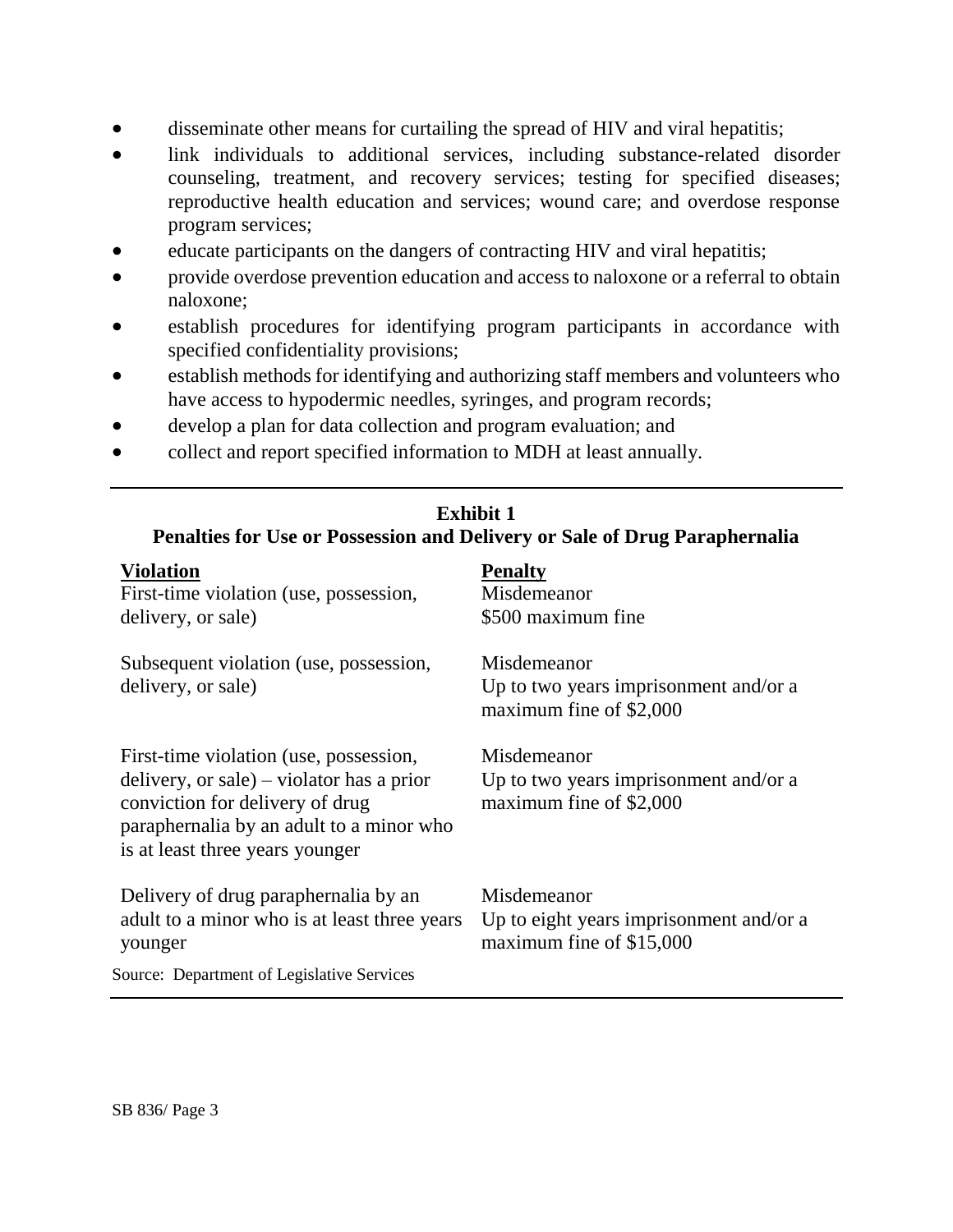*Opioid Crisis*

For information on the State's growing opioid crisis, please refer to the **Appendix – Opioid Crisis**.

# **Additional Information**

**Prior Introductions:** None.

**Cross File:** HB 828 (Delegate Moon, *et al.*) - Judiciary.

**Information Source(s):** Montgomery County; Maryland State Commission on Criminal Sentencing Policy; Judiciary (Administrative Office of the Courts); Office of the Public Defender; Maryland State's Attorneys' Association; Maryland Department of Health; Department of Public Safety and Correctional Services; Department of State Police; Department of Legislative Services

**Fiscal Note History:** First Reader - February 21, 2019 mm/kdm

Analysis by: Amber R. Gundlach Direct Inquiries to:

(410) 946-5510 (301) 970-5510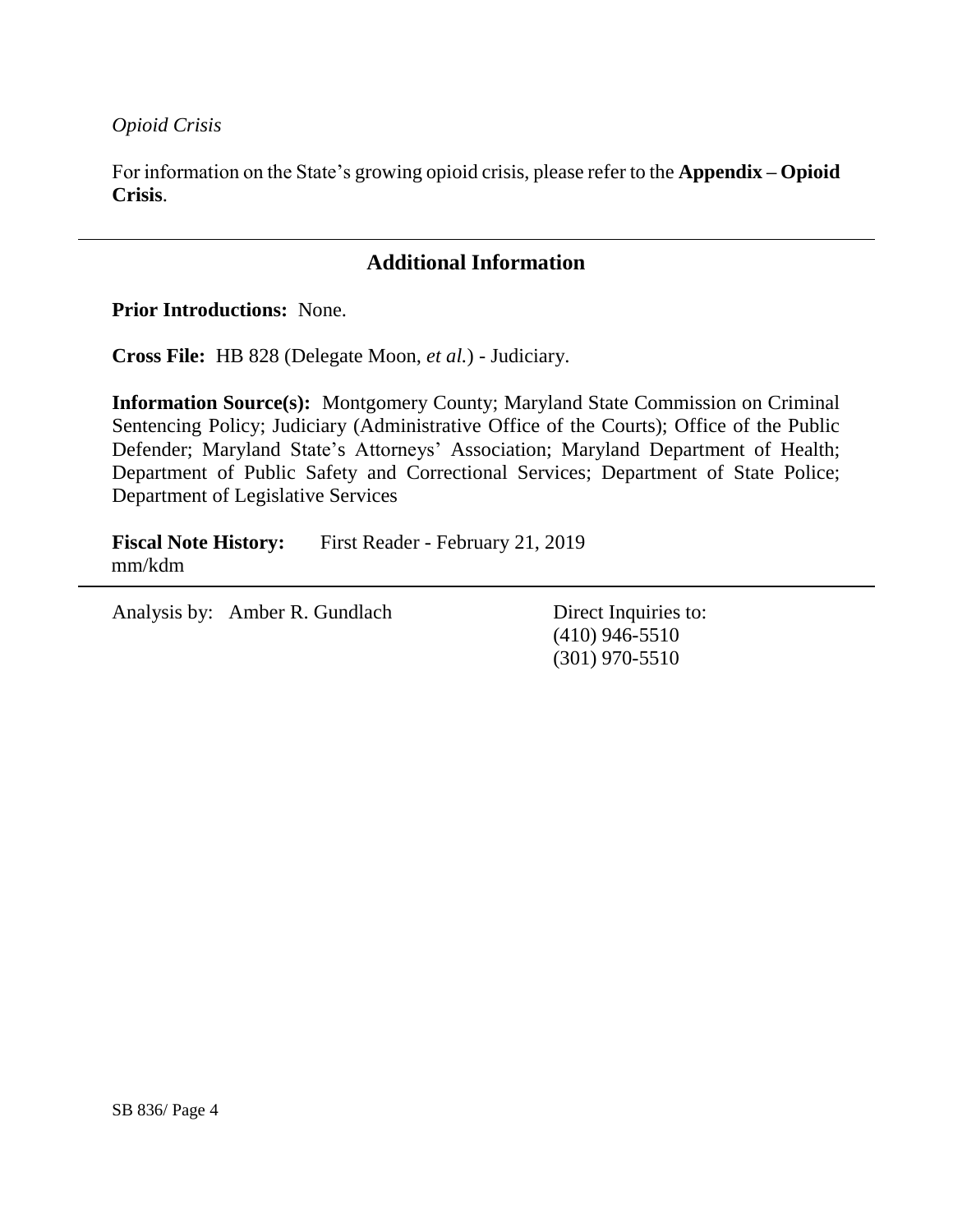# *Opioid Overdose Deaths*

While heroin and prescription opioid deaths have begun to taper off, fentanyl deaths have continued to rise at a high rate. As seen in **Exhibit 1**, between 2016 and 2017, prescription opioid-related deaths in Maryland decreased negligibly by 1% (from 418 to 413) while heroin-related deaths decreased by 11% (from 1,212 to 1,078). However, fentanyl-related deaths increased by 42% (from 1,119 to 1,594). Between January and June 2018, there were 1,038 deaths related to fentanyl, a 30% increase over the same time period for 2017.



### *Federal Actions to Address the Opioid Crisis*

SB 836/ Page 5 In 2016, the Comprehensive Addiction and Recovery Act authorized over \$181 million annually, and the 21st Century Cures Act (CURES Act) authorized up to \$970 million to be distributed through the State Targeted Response to the Opioid Crisis Grants. The grants are to be used by states to increase access to treatment and reduce unmet treatment needs and opioid-related overdose deaths. In 2017, Maryland received a two-year, \$20 million grant for the prevention and treatment of opioid abuse. In March 2017, President Donald J. Trump signed an executive order establishing the President's Commission on Combating Drug Addiction and the Opioid Crisis. The commission issued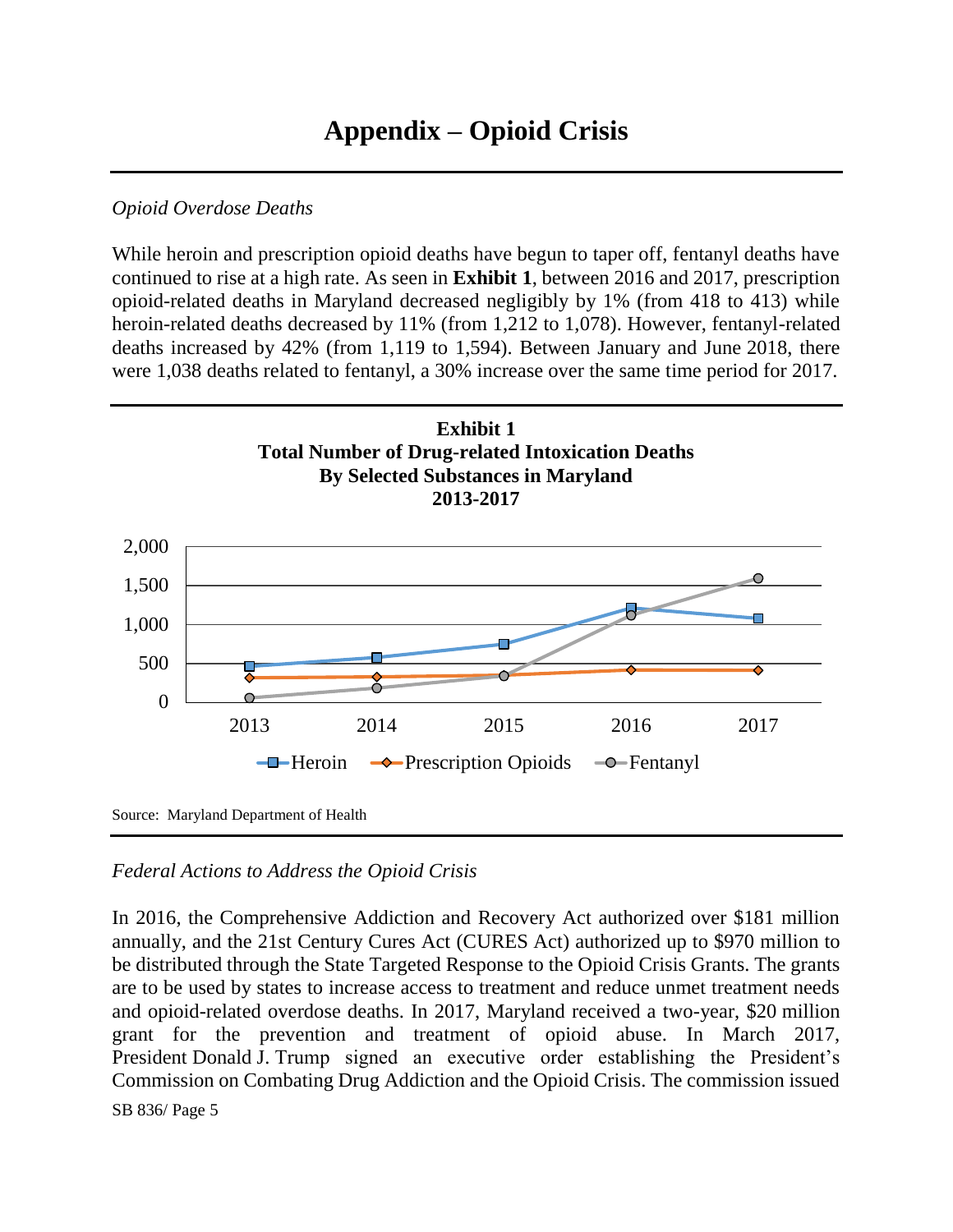a final report in November 2017, with 56 recommendations, including a recommendation for federal block grant funding for state activities relating to opioids and substance use disorders.

In 2018, the Substance Use-Disorder Prevention that Promotes Opioid Recovery and Treatment (SUPPORT) for Patients and Communities Act was passed. The legislation expands existing programs and creates new programs to prevent substance use disorders and overdoses, including reauthorization of the Office of National Drug Control Policy, new Centers for Disease Control and Prevention grants for states and localities to improve prescription drug monitoring programs, and funding to encourage research into nonaddictive painkillers. Additionally, the legislation partially lifts the restriction that blocks states from spending federal Medicaid dollars on residential addiction treatment centers by allowing payments for residential services for up to 30 days while also allowing Medicare to cover medication-assisted treatment (MAT) in certain settings for the treatment of substance use disorder.

### *Maryland Actions to Address the Opioid Crisis*

The General Assembly passed several comprehensive acts during the 2017 session to address the State's opioid crisis, which addressed prevention, treatment, overdose response, and prescribing guidelines.

Chapters 571 and 572 of 2017, the Heroin and Opioid Prevention Effort and Treatment Act, among other things, require (1) the Behavioral Health Administration to establish crisis treatment centers that provide individuals in a substance use disorder crisis with access to clinical staff; (2) the Maryland Department of Health (MDH) to establish and operate a toll-free health crisis hotline; (3) certain health care facilities and systems to make available to patients the services of health care providers who are trained and authorized under federal law to prescribe opioid addiction treatment medications, including buprenorphine; (4) each hospital to have a protocol for discharging a patient who was treated for an overdose or identified as having a substance use disorder; (5) the Governor's proposed budget for fiscal 2019 through 2021 to include specified rate adjustments for community behavioral health providers; (6) the Department of Public Safety and Correctional Services and MDH to develop a plan to increase the provision of substance use disorder treatment, including MAT, in prisons and jails; (7) authorization of the provision of naloxone through a standing order and guidelines to co-prescribe naloxone to high-risk individuals; and (8) the expansion of private insurance coverage for opioid use disorders by prohibiting certain carriers from requiring preauthorization for a prescription drug used for treatment of an opioid use disorder that contains methadone, buprenorphine, or naltrexone.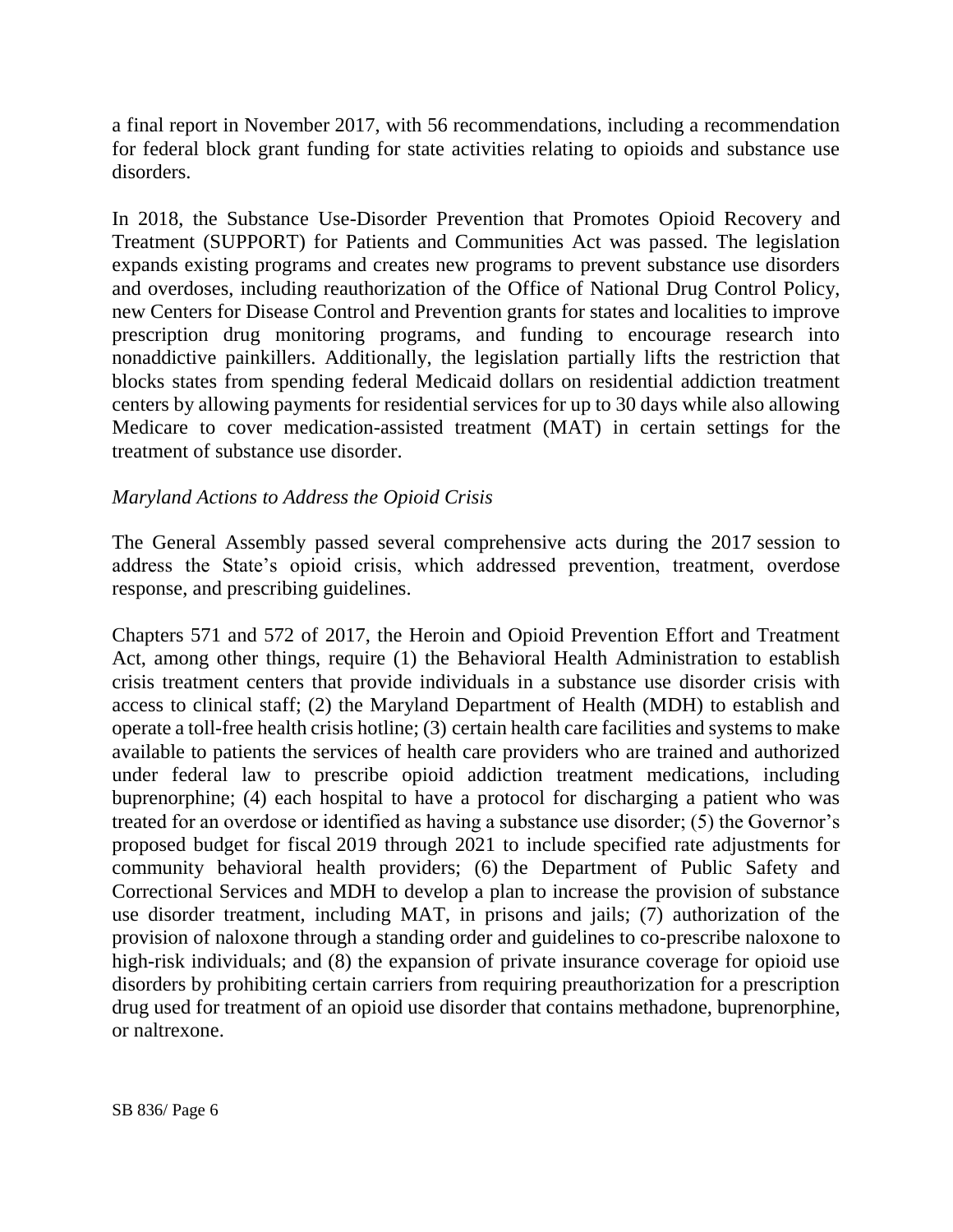Chapters 573 and 574 of 2017, the Heroin and Opioid Education and Community Action Act (Start Talking Maryland Act), require (1) the State Board of Education to expand an existing program in public schools to encompass drug addiction and prevention education that includes instruction related to heroin and opioid addiction and prevention and information relating to the lethal effect of fentanyl; (2) each local board of education to establish a policy requiring each public school to obtain and store naloxone and other overdose-reversing medication to be used in an emergency situation; (3) each local board of education or local health department to hire a sufficient number of community action officials or develop and implement a program that provides community relations and education functions that coordinate forums and conduct public relations efforts; and (4) specified institutions of higher education in Maryland to establish a policy that addresses heroin and opioid addiction and prevention, including awareness training for incoming students, obtaining and storing naloxone, and campus police training.

Chapter 570 of 2017 requires a health care provider, on treatment for pain and based on the provider's clinical judgment, to prescribe the lowest effective dose of an opioid and a quantity that is no greater than that needed for the expected duration of pain severe enough to require an opioid that is a controlled dangerous substance (CDS). The quantity limitations do not apply to opioids prescribed to treat a substance-related disorder; pain associated with a cancer diagnosis; pain experienced while the patient is receiving end-of-life, hospice, or palliative care services; or chronic pain.

In January 2017, Governor Lawrence J. Hogan issued an executive order establishing an Opioid Operational Command Center (OOCC) to facilitate collaboration between State and local public health, human services, education, and public safety entities to combat the heroin and opioid crisis. OOCC will (1) develop operational strategies to continue implementing the recommendations of the Governor's Heroin and Opioid Emergency Task Force; (2) collect, analyze, and facilitate data sharing relevant to the heroin and opioid epidemic; (3) develop a memorandum of understanding among State and local agencies regarding sharing and collection of health and public safety information and data relating to the epidemic; (4) assist and support local agencies in the creation of opioid intervention teams; and (5) coordinate the training of and provide resources for State and local agencies addressing the threat to the public health, security, and economic well-being of the State.

In March 2017, Maryland became the first state to declare a state of emergency for the opioid crisis, activating the Governor's emergency management authority and enabling increased and more rapid coordination between the State and local jurisdictions. In conjunction with the declaration, Governor Hogan included a supplemental budget appropriation of \$10 million, part of a \$50 million, five-year commitment.

SB 836/ Page 7 In July 2017, \$22 million was appropriated for fiscal 2018, including \$10 million in CURES Act funding, to be used for prevention, treatment, and enforcement activities. Prevention efforts include distribution of opioid intervention teams for each jurisdiction, a